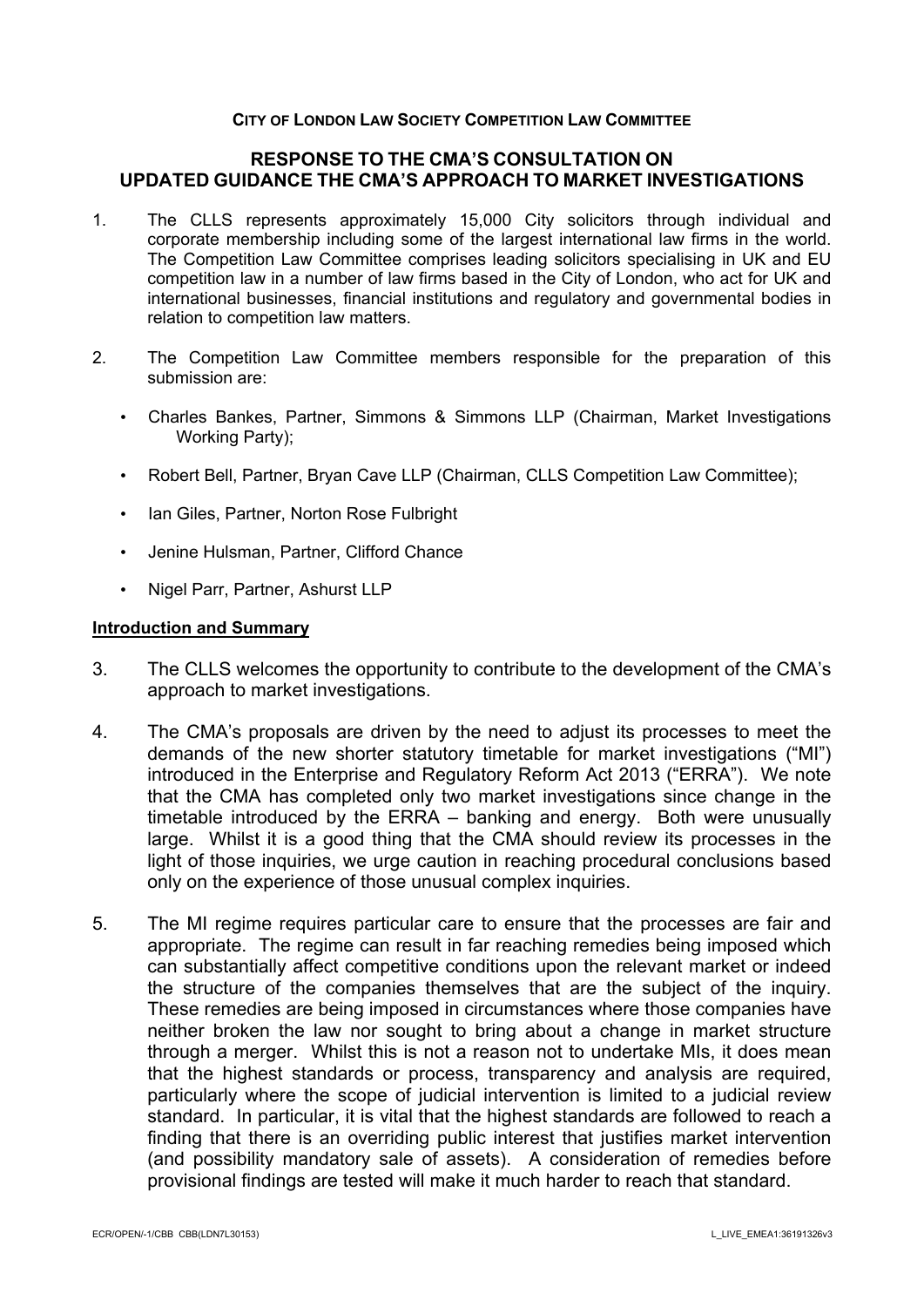6. In conducting an MI the CMA should be particularly aware of the burden that an MI can place on smaller businesses. It should also keep under review the impact of any proposals on those not obviously already engaged in the process.

## **Streamlining the market investigation process**

- 7. We recognise that the shorter statutory timetable means some adjustment to and streamlining of the MI timetable is probably necessary.
- 8. We are strongly in favour of the CMA's proposal for early engagement with the parties in an MI. We also agree with the proposal that the decision on the structure of this engagement is best left to the Group. We would general expect the members of the Group, as well as the CMA staff, to be involved in any early engagement and discussion.
- 9. We generally agree with the suggested reduction in set piece publications and agree that a greater emphasis on hearings, more informal meetings and paper sharing may be more efficient than set piece documents. That said, it is critical to parties' rights of defence to have a proper opportunity to comment on the development of the case in an MI. In this respect: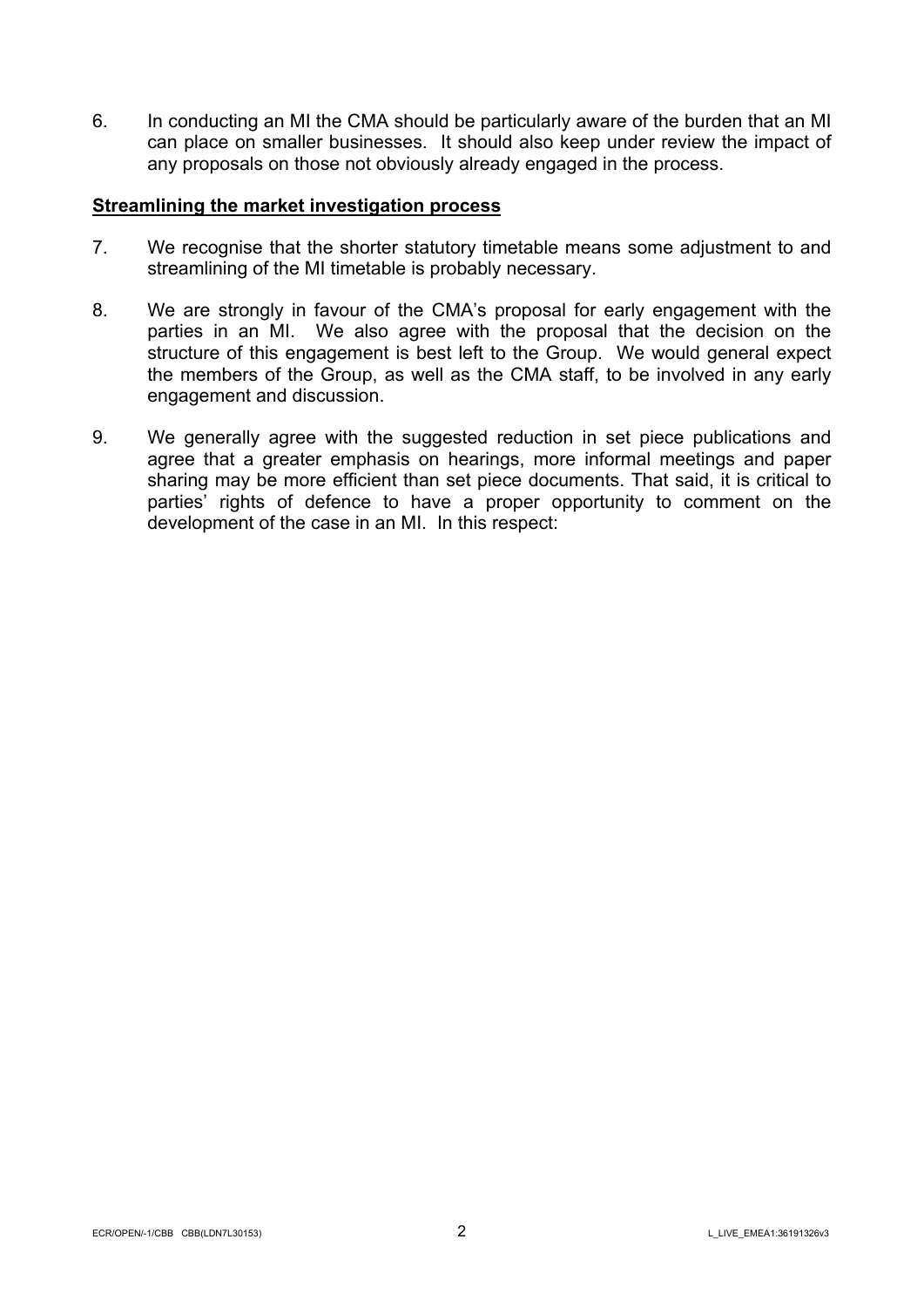- (A) While we agree that the combination of the Provisional Findings and Provisional Decision on Remedies may be helpful in terms of timetable, we have significant concerns about combining these two stages of the process. It is very important that the focus does not switch to remedies too early and without allowing proper reflection on the merits of any AECs identified;
- (B) We note the proposal to remove the Updated Issues Statement from the process. In our view, this can be a helpful publication – and we assume not too time-consuming from the Group's perspective – as it allows participants in the MI to understand points that are no longer under consideration. If such changes in focus of an MI could be communicated effectively in another less burdensome format, that would be welcomed;
- (C) We are pleased that there is no suggestion that Working Papers would be removed from the process or streamlined. In many cases, these papers present the best opportunity for parties to correct misunderstandings, or to present important evidence, before the Group forms and publishes its provisional views. Their importance will increase under the new procedures. In this context we would argue that every attempt should be made to increase the time made available to parties to respond to Working Papers, and for the CMA to consider such responses.
- (D) The area where further streamlining might be encouraged is in respect of the confidentiality process prior to publication of set piece documents. Whether through greater use of confidentiality rings, or improvements in identification of confidential information when this is submitted to the CMA, our experience is that valuable time is lost in the MI timetable to the process of confirming redactions which reduces the time available to focus on the points of substance.
- 10. In respect of all of the above, transparency and process are vital in MIs. Greater flexibility and engagement with the parties on a basis which may vary from MI to MI will increase the need for transparency and clarity about process. Small, less well resourced parties who may be affected by an MI will potentially be significantly impacted by any lack of clarity about process or time adequately to consider and respond to each set piece publication.
- 11. We favour an early issues statement. Although we have some concerns about maintaining the boundary between a market study ("MS") and an MI, which are set out further below, we consider the MS conclusions are an obvious starting point. With appropriate use of concurrency, and coordination between regulators, we hope that this will not be limited to those cases where the market study has been carried out by the CMA. In a shorter process the issues statement will be particularly important.
- 12. We are concerned about the proposal for an earlier consideration of remedies: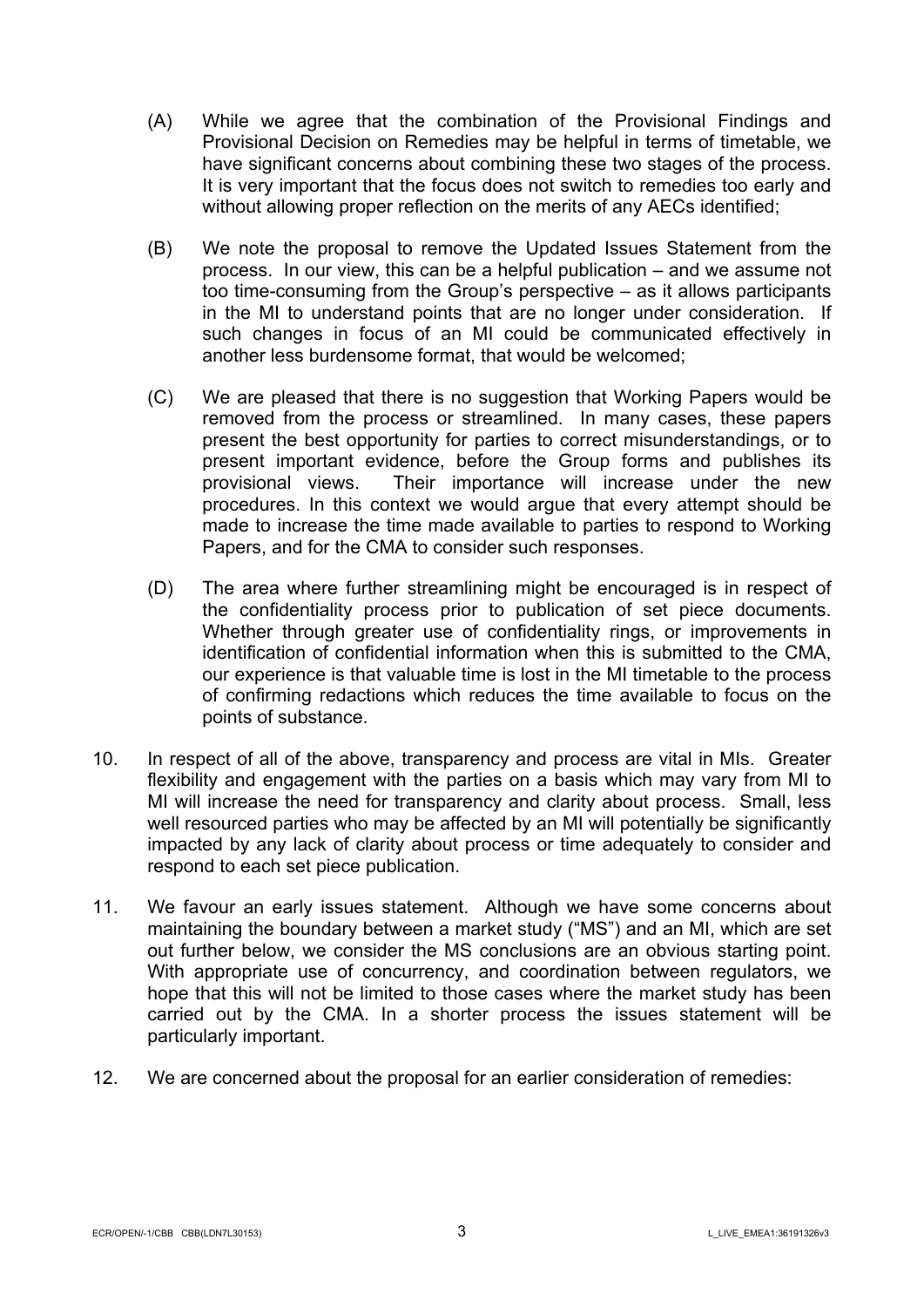- (A) Remedies must flow from an adverse effect on competition ("AEC") finding by the MI Group and should not be based on MS conclusions. It is inappropriate for the Group to give any consideration to remedies before they have defined an AEC which requires remedying;
- (B) Early consideration of remedies will give rise to the danger of the Group formulating AEC to fit the remedy, or placing too great reliance on the conclusions of the MS. Even an appearance or suggestion that this might be the case will undermine the validity of the outcome of an MI. We do not think that the CMA's observation in paragraph 2.7 of the consultation document that "*no remedy can be imposed without a fully reasoned AEC*" has any force in rebutting this important concern; and
- (C) We see the CMA's comment in paragraph 2.5 that *"this is the general approach taken by other parts of government or regulators"* as offering no comfort. We cannot think of a similar process to an MI, and would be concerned if "*changes in policy*" were seen as appropriate drivers for remedies in MIs.
- 13. We are aware that provisional findings and provisional remedies are published at the same time in merger cases. However, we consider that the significant difference between the circumstances of a merger reference and an MI (and the different timetables) mean that this is an area where practice can and should legitimately diverge.
- 14. In conclusion, we would rather see a well-managed process early in an MI to allow sufficient time at the end for proper work on remedies, rather than early discussion of remedies.

# **Synergies between market studies and market investigations**

- 15. We are generally happy with the idea of considerable preparatory work at the MS stage in relation to data and scope of reference. However, great care is needed around the danger of confirmation bias at the MI stage. Parliament has retained the two stage structure with an MI separate in process and structural terms from an MS for good reasons.
- 16. We agree that the CMA Board has an important role to play in the efficient delivery of an MI by:
	- (A) reviewing the scope of the reference to ensure that the scope of reference is appropriate for 18 month delivery; and
	- (B) supervising the transition from MS to MI to ensure appropriate distance but maximum efficiency.
- 17. We welcome the idea an advisory steer from the Board to the MI Group on the scope of the MI and the issues to be addressed, in order to encourage efficiencies and avoid duplication. We hope that the main parties would be offered an adequate opportunity to comment on such a steer before it is finalised, so that the steer is not based on information from those who conducted the MS alone. A